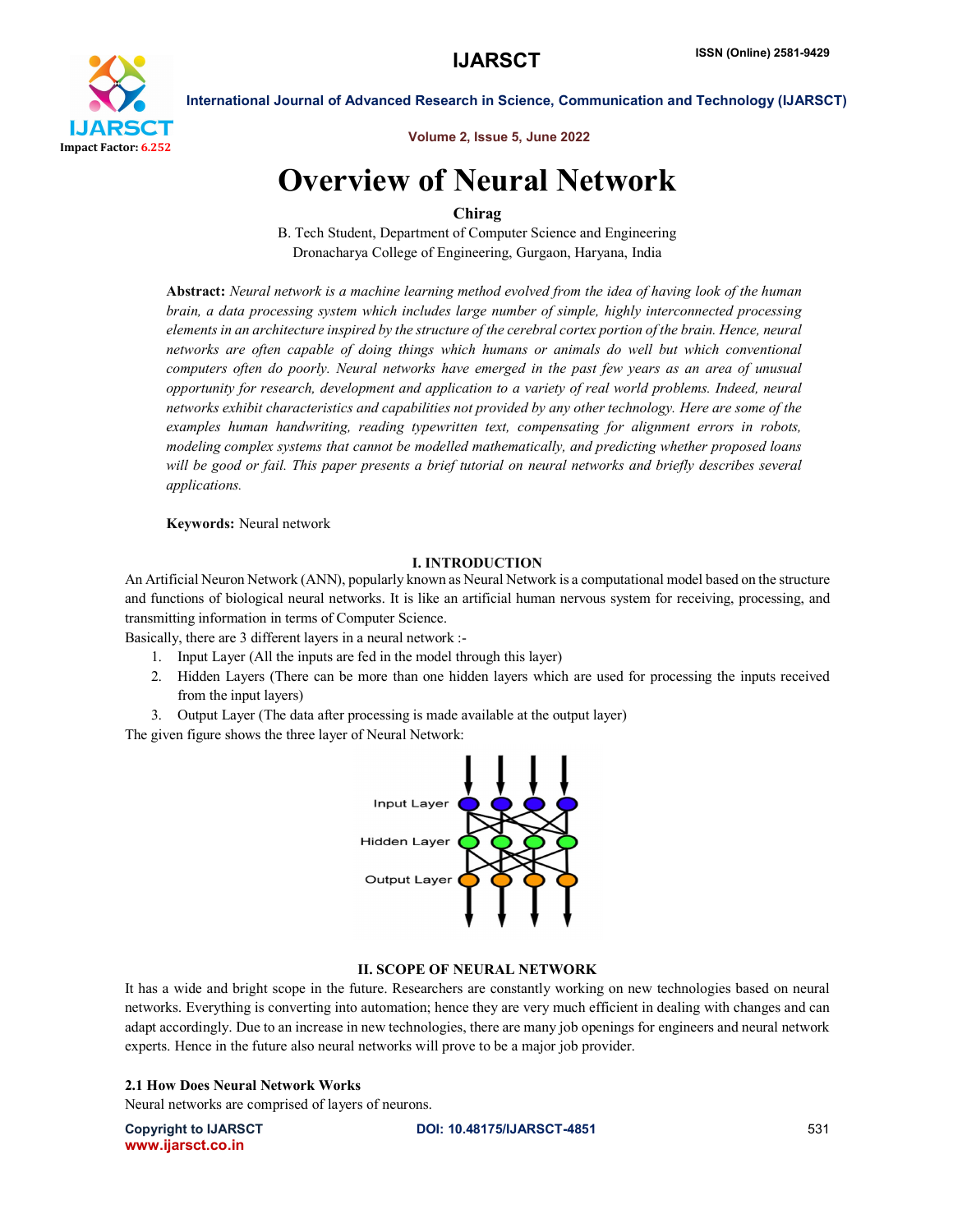

### Volume 2, Issue 5, June 2022

These layers consist of the following:

- 1. Input layer
- 2. Multiple hidden layers
- 3. Output layer

The input layer receives data represented by a numeric value. Hidden layers perform the most computations required by the network. Finally, the output layer predicts the output.

In a neural network, neurons dominate one another. Each layer is made of neurons. Once the input layer receives data, it is redirected to the hidden layer. Each input is assigned with weights.

The weight is a value in a neural network that converts input data within the network's hidden layers. Weights work by input layer, taking input data, and multiplying it by the weight value.

It then initiates a value for the first hidden layer. The hidden layers transform the input data and pass it to the other layer. The output layer produces the desired output.

The inputs and weights are multiplied, and their sum is sent to neurons in the hidden layer. Bias is applied to each neuron. Each neuron adds the inputs it receives to get the sum. This value then transits through the activation function.

## 2.2 Types of Neural Network

There are different types of Neural Network based on their performance and principles to determine the output. Some different types of neural networks are listed below.

## A. Perceptron

It is one of the simplest models that can learn and solve complex data problems using neural networks. Perceptron is also called an artificial neuron. A perceptron network is comprised of two layers:

- 1. Input Layer
- 2. Output Layer



# B. Feed Forward Neural Network

In a feed-forward network, data moves in a single direction. It enters via the input nodes and leaves through output nodes. By moving data in one direction, there is no back propagation. The back propagation algorithm calculates the gradient of the loss function with consideration to weights in the network. A couple of feed-forward neural networks applications are:

- 1. Speech Recognition
- 2. Facial Recognition



Copyright to IJARSCT DOI: 10.48175/IJARSCT-4851 532 www.ijarsct.co.in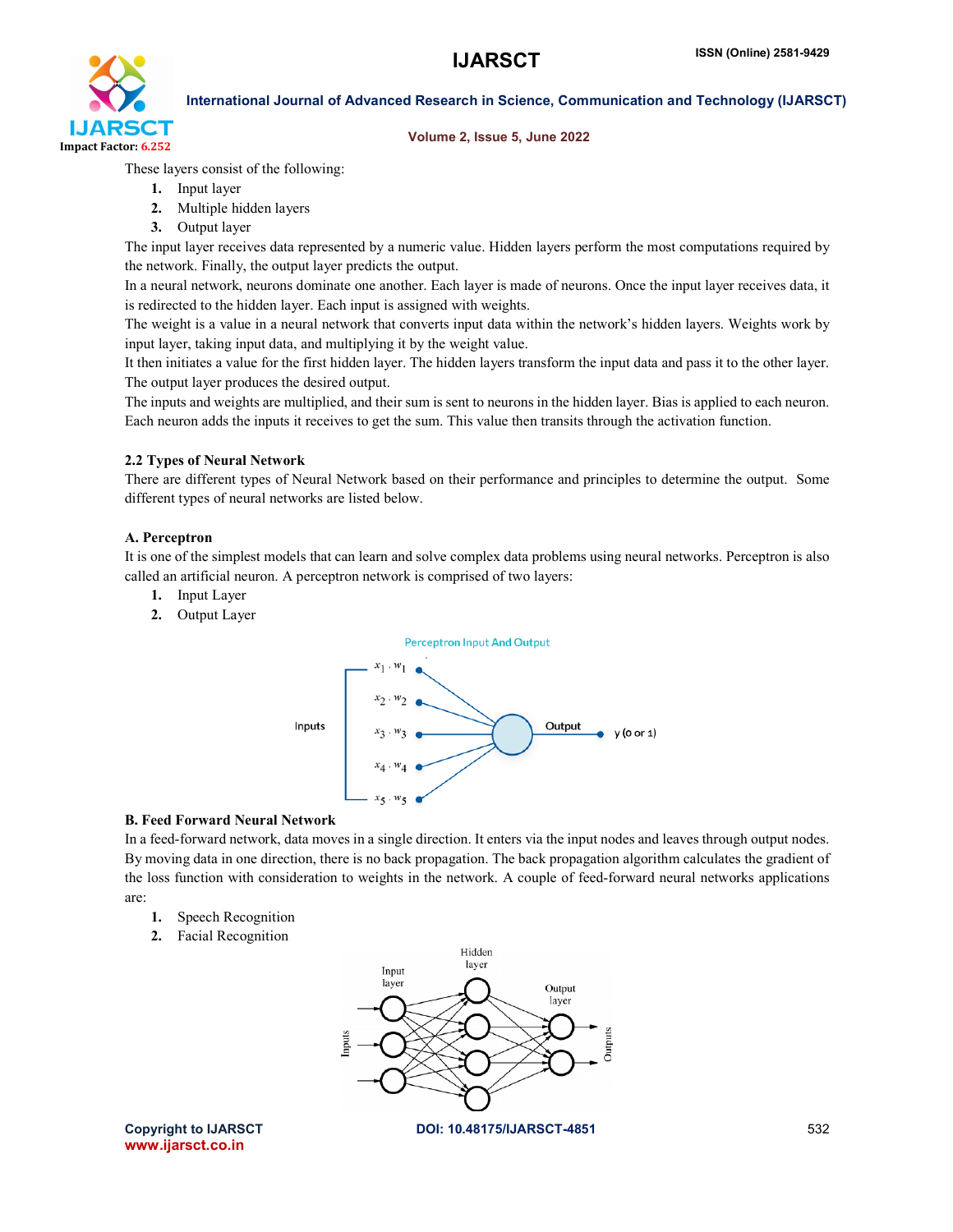

### Volume 2, Issue 5, June 2022

# C. Radial Basis Function Neural Network

It are comprised of three layers:

- 1. Input Layer
- 2. Hidden Layer
- 3. Output Layer

RBF networks classify data based on the distance of any centered point and interpolation. Interpolation resizes images. Classification is executed by estimating the input data where each neuron reserves the data. RBF networks look for similar data points and groups them.

## D. Recurrent Neural Network

A Recurrent Neural Network is a network good at modeling sequential data. Sequential data means data that follow a particular order in that a thing follows another



### E. Modular Neural Network

A Modular Neural Network (MNN) is composed of unassociated networks working individually to get the output. The various neural networks do not interact with each other. Each network has a unique set of inputs compared to other networks.



### III. NEURAL NETWORK CHALLENGES

The most complex artificial neural networks are often referred to as deep neural networks, referencing the multi-layered network architecture. Deep learning models are usually trained using labelled training data, which is data with a defined input and output. This is known as supervised machine learning, unlike unsupervised machine learning which uses unlabelled, raw training data. The model will learn the features and patterns within the labelled training data, and learn to perform an intended task through the examples in the training data. Artificial neural networks need a huge amount of training data, more so then more traditional machine learning algorithms. This is in the realm of big data, so many millions of data points may be required.

The need for such a large array of labelled, quality data is a limiting factor to being able to develop artificial neural network models. Organisations are therefore limited to those that have access to the required big data. The most powerful artificial neural network models have complex, multi-layered architecture.

www.ijarsct.co.in

### Copyright to IJARSCT **DOI: 10.48175/IJARSCT-4851** 533